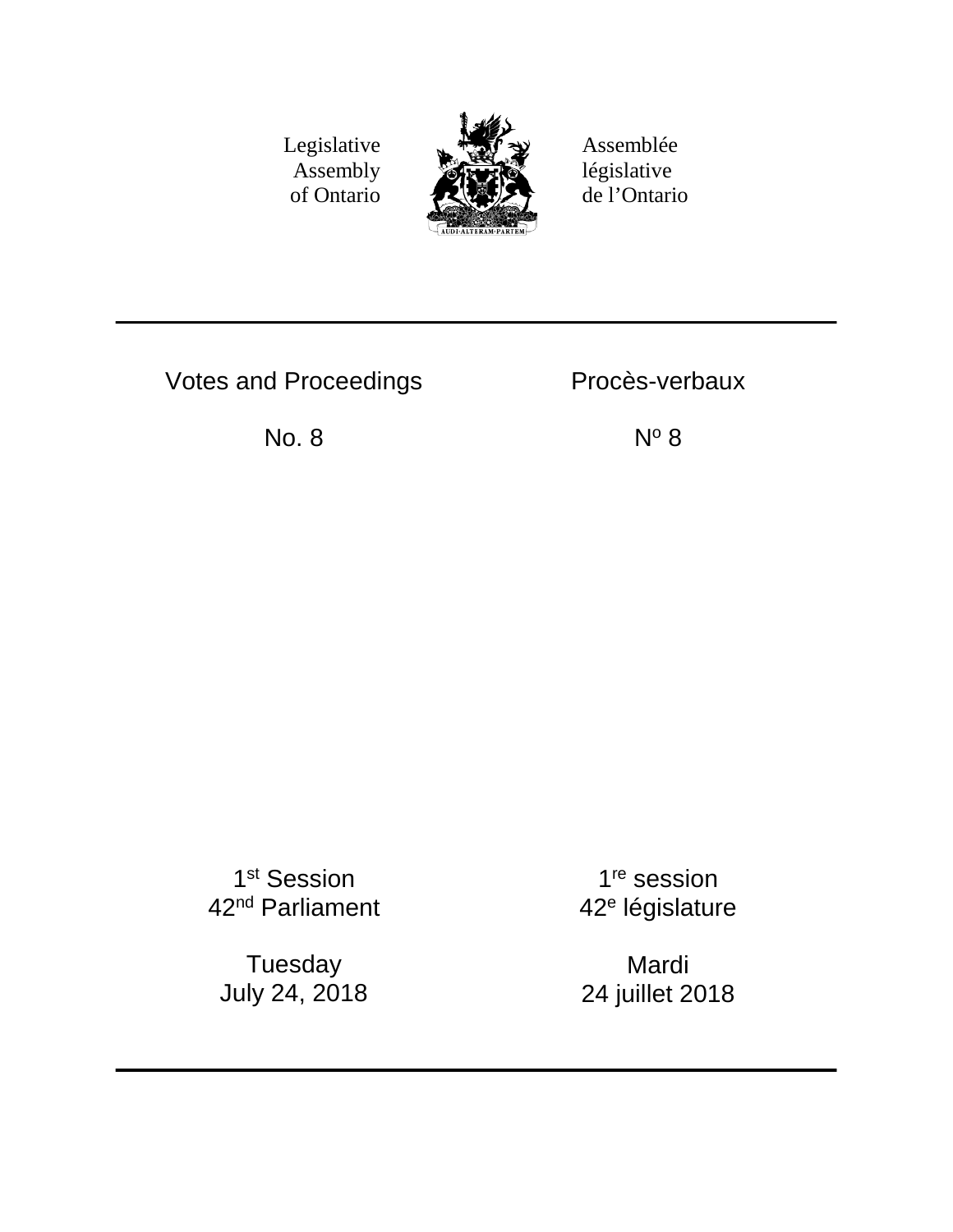# **9:00 A.M. 9 H PRAYERS PRIÈRES**

### **ORDERS OF THE DAY ORDRE DU JOUR**

Mr. Smith (Bay of Quinte) moved, M. Smith (Baie de Quinte) propose,

That, pursuant to Standing Order 47 and notwithstanding any other Standing Order or Special Order of the House relating to Bill 2, An Act respecting Hydro One Limited, the termination of the White Pines Wind Project and the labour disputes between York University and Canadian Union of Public Employees, Local 3903, when Bill 2 is next called as a Government Order, the Speaker shall put every question necessary to dispose of the Second Reading stage of the Bill, without further debate or amendment, and at such time the Bill shall be ordered for Third Reading, which order may be called that same day; and

That, when the Order for Third Reading of the Bill is called, 1 hour and 7 minutes shall be allotted to the Third Reading stage of the Bill, with 30 minutes apportioned to each of the recognized parties, 5 minutes apportioned to one Liberal party independent member, and 2 minutes apportioned to the Green party independent member. At the end of this time, the Speaker shall interrupt the proceedings and shall put every question necessary to dispose of this stage of the Bill without further debate or amendment; and

That, except in the case of a recorded division arising from morning Orders of the Day, pursuant to Standing Order 9(c), no deferral of the Second Reading or Third Reading vote shall be permitted; and

That, in the case of any division relating to any proceedings on the Bill, the division bell shall be limited to five minutes, except that the division bell for the vote on the motion for Third Reading shall be 15 minutes.

Debate arose and after some time, Il s'élève un débat et après quelque temps, The question was then put. The question a ensuite eté mise aux voix.

\_\_\_\_\_\_\_\_\_\_\_\_

\_\_\_\_\_\_\_\_\_\_\_\_

\_\_\_\_\_\_\_\_\_\_\_\_

At 10:05 a.m., the Minister of Labour indicated that no further morning business would be called and therefore the House recessed.

# **10:30 A.M. 10 H 30**

The Speaker informed the House, Le Président a informé la Chambre,

That the following document was tabled:- Que le document suivant a été déposé :-

The 2017-2018 Annual Report of the Financial Accountability Office of Ontario (Sessional Paper No. 8).

Le Rapport annuel 2017-2018 du Bureau de la Responsabilité Financière de l'Ontario (Document parlementaire  $n^{\circ}$  8).

**ORAL QUESTIONS QUESTIONS ORALES**

Vote deferred. Le vote est différé.

\_\_\_\_\_\_\_\_\_\_\_\_ À 10 h 05, le ministre du Travail a indiqué que l'ordre du jour de la séance du matin étant

épuisé, la Chambre suspendait ses travaux.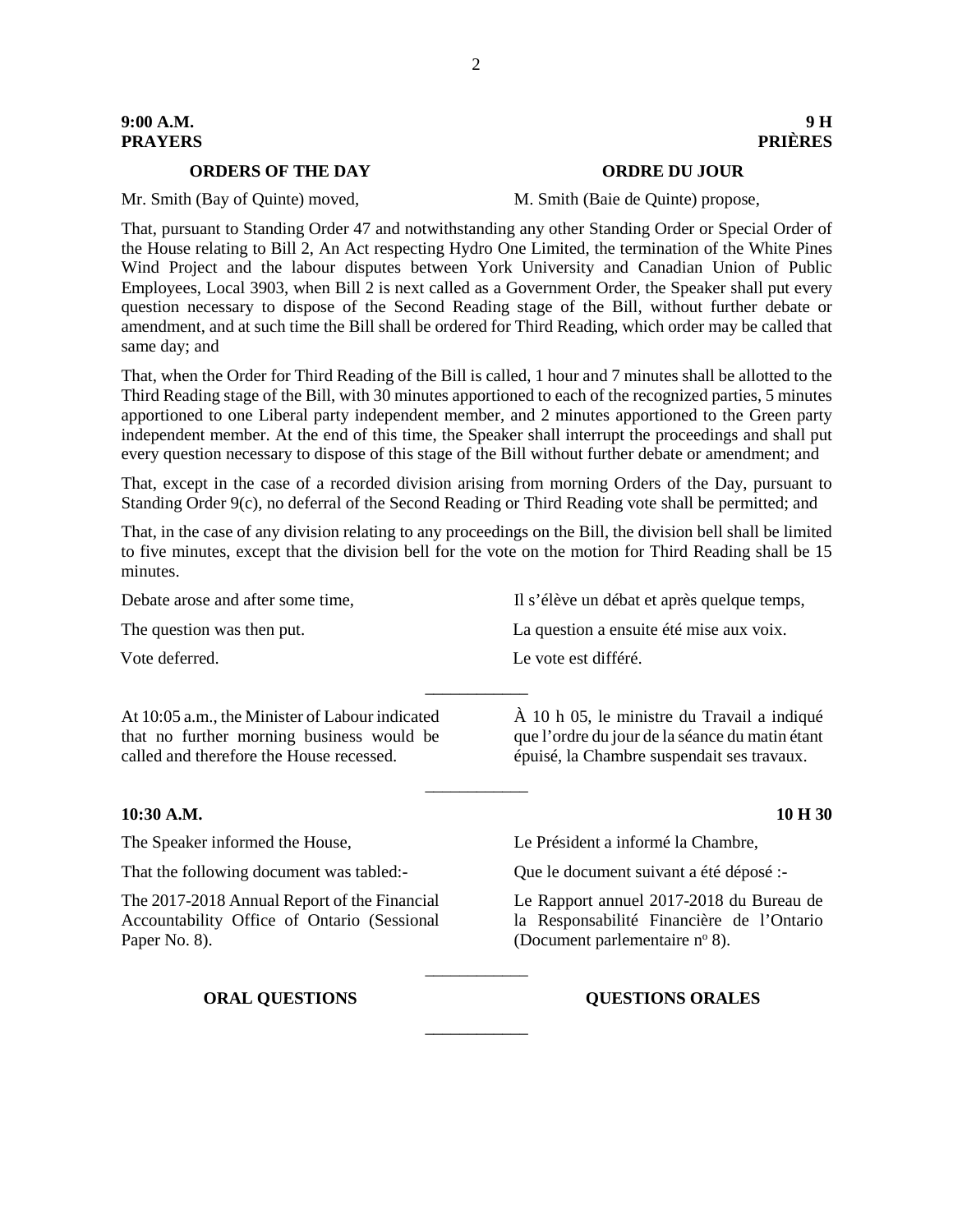# **DEFERRED VOTES VOTES DIFFÉRÉS**

Motion for allocation of time on Bill 2, An Act respecting Hydro One Limited, the termination of the White Pines Wind Project and the labour disputes between York University and Canadian Union of Public Employees, Local 3903.

Carried on the following division:- Adoptée par le vote suivant :-

### AYES / POUR - 68

| Anand                   | Fedeli           | Martow                       | Sabawy                        |
|-------------------------|------------------|------------------------------|-------------------------------|
| Baber                   | Fee              | McDonell                     | Sandhu                        |
| <b>Babikian</b>         | Ford             | McKenna                      | Sarkaria                      |
| Bailey                  | <b>Fullerton</b> | McNaughton                   | Scott                         |
| <b>Barrett</b>          | Gill             | Miller (Parry Sound-Muskoka) | Simard                        |
| Bethlenfalvy            | Hardeman         | <b>Mitas</b>                 | Skelly                        |
| Bouma                   | Harris           | Mulroney                     | Smith (Bay of Quinte)         |
| Calandra                | Hogarth          | <b>Nicholls</b>              | Smith (Peterborough-Kawartha) |
| ChO (Scarborough North) | Jones            | Oosterhoff                   | Tangri                        |
| Cho (Willowdale)        | Kanapathi        | Pang                         | Thanigasalam                  |
| Clark                   | Karahalios       | Park                         | Tibollo                       |
| Coe                     | Ke               | Parsa                        | Triantafilopoulos             |
| Crawford                | Khanjin          | Phillips                     | Wai                           |
| Cuzzeto                 | Kramp            | Piccini                      | Walker                        |
| Downey                  | Kusendova        | Rasheed                      | Wilson                        |
| Dunlop                  | Lecce            | Rickford                     | Yakabuski                     |
| Elliott                 | Martin           | Romano                       | Yurek                         |

### NAYS / CONTRE - 41

| Armstrong     | French    | Lalonde          | Shaw                    |
|---------------|-----------|------------------|-------------------------|
| Arthur        | Gates     | Lindo            | Singh (Brampton Centre) |
| Begum         | Glover    | Mamakwa          | Singh (Brampton East)   |
| <b>Bell</b>   | Harden    | Mantha           | <b>Stevens</b>          |
| Berns-McGown  | Hassan    | Monteith-Farrell | <b>Stiles</b>           |
| <b>Bisson</b> | Hatfield  | Morrison         | Tabuns                  |
| Bourgouin     | Horwath   | Natyshak         | Taylor                  |
| Burch         | Hunter    | Rakocevic        | Vanthof                 |
| Coteau        | Karpoche  | Sattler          | West                    |
| Des Rosiers   | Kernaghan | Schreiner        | Yarde                   |
| Fraser        |           |                  |                         |

Ordered, That, pursuant to Standing Order 47 and notwithstanding any other Standing Order or Special Order of the House relating to Bill 2, An Act respecting Hydro One Limited, the termination of the White Pines Wind Project and the labour disputes between York University and Canadian Union of Public Employees, Local 3903, when Bill 2 is next called as a Government Order, the Speaker shall put every question necessary to dispose of the Second Reading stage of the Bill, without further debate or amendment, and at such time the Bill shall be ordered for Third Reading, which order may be called that same day; and

That, when the Order for Third Reading of the Bill is called, 1 hour and 7 minutes shall be allotted to the Third Reading stage of the Bill, with 30 minutes apportioned to each of the recognized parties, 5 minutes apportioned to one Liberal party independent member, and 2 minutes apportioned to the Green party independent member. At the end of this time, the Speaker shall interrupt the proceedings and shall put every question necessary to dispose of this stage of the Bill without further debate or amendment; and